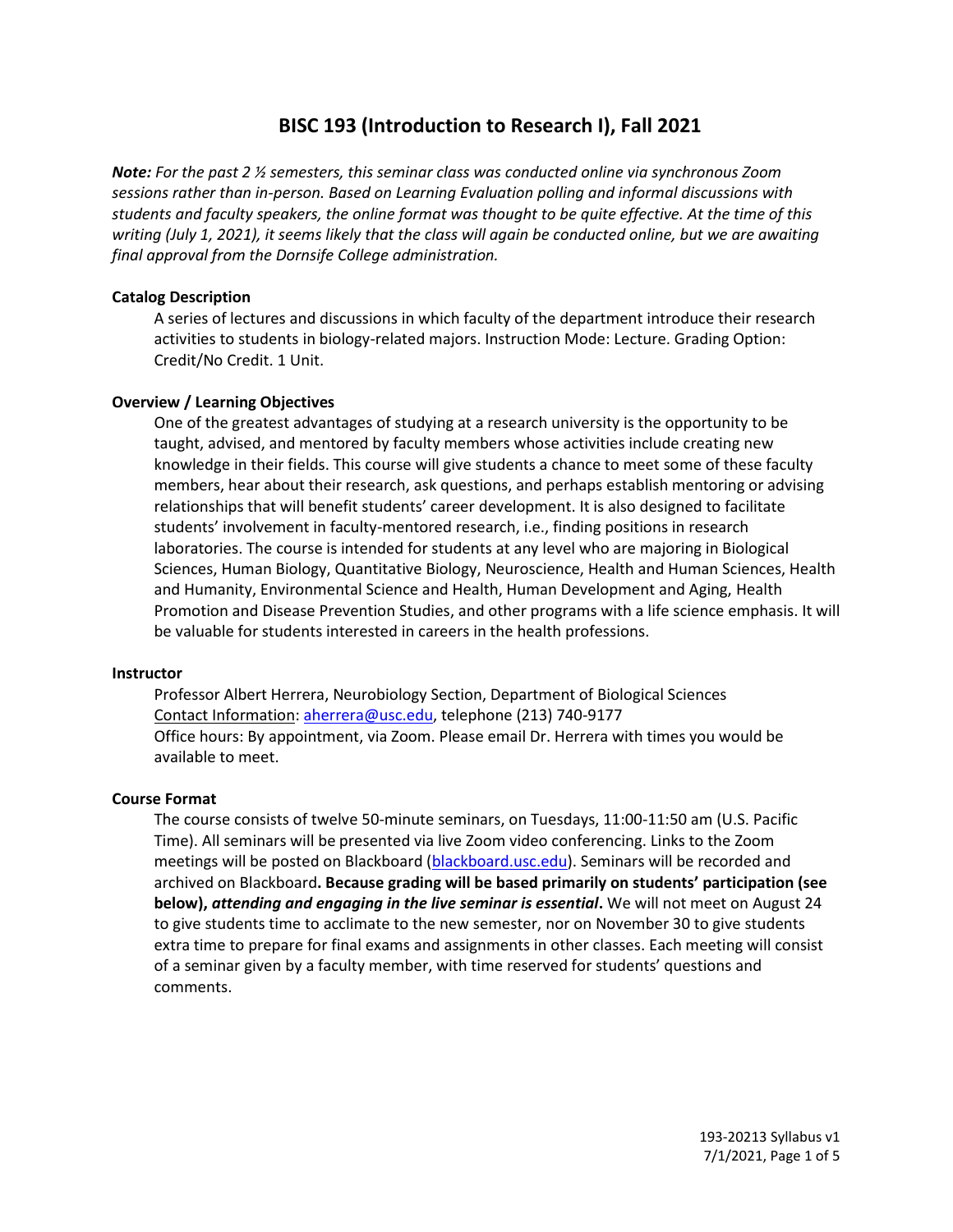| Wk             | <b>Date</b>       | <b>Speaker</b>       | Title (italicized titles are approximate)      |
|----------------|-------------------|----------------------|------------------------------------------------|
| 1              | Aug 24            | ----- no class ----- |                                                |
| $\overline{2}$ | Aug 31            | Albert Herrera       | Introduction to undergraduate research, part 1 |
| 3              | Sep 07            | Albert Herrera       | Introduction to undergraduate research, part 2 |
| 4              | Sep 14            | Albert Herrera       | Introduction to undergraduate research, part 3 |
| 5              | Sep 21            | <b>TBD</b>           | -----                                          |
| 6              | Sep 28            | TBD                  |                                                |
| 7              | Oct 05            | TBD                  |                                                |
| 8              | Oct 12            | TBD                  | ------                                         |
| 9              | Oct 19            | TBD                  |                                                |
| 10             | Oct 26            | TBD                  |                                                |
| 11             | Nov <sub>02</sub> | TBD                  |                                                |
| 12             | <b>Nov 09</b>     | TBD                  |                                                |
| 13             | <b>Nov 16</b>     | TBD                  |                                                |
| 14             | Nov 23            | TBD                  | -----                                          |
| 15             | <b>Nov 30</b>     | $---$ no class $---$ |                                                |

**Schedule** *(the schedule will be updated as necessary)*

### **Textbooks**

There is no assigned textbook. Supplemental reading material will be posted on Blackboard.

## **Blackboard** <https://blackboard.usc.edu/>

 All course materials, information, and announcements will be posted on Blackboard until the end of the semester. Blackboard is to be used only for appropriate, course-related activities.

## **Grading**

- Assigned grades will be Credit or No Credit. No letter grades will be assigned.
- Grading will be based on each student's engagement with the lecture presentations, judged primarily by asking of pertinent questions, discussion, and attentiveness. While credit is not given for solely for attendance, attendance is obviously necessary for participation. There will be no exams.
- At about the midpoint of the semester, each student will receive a brief report on their class standing.
- Credit will only be given for the items listed above. No extra credit will be given.

#### **Impairments Affecting Your Performance**

• Students occasionally encounter difficulties that affect their academic performance, such as illness, accidents, bereavement, depression, anxiety, learning disabilities, and other problems. If you encounter such difficulties, please contact one of the support services listed below, or bring them to the attention of one of the instructors. We may be able to offer accommodations. All such discussions will be confidential. Please seek help as soon as you feel your performance or well-being is affected.

## **Support Services**

 Discrimination, sexual assault, and harassment are not tolerated by the university. You are encouraged to report any incidents as soon as possible. Reporting such incidents is important for the safety of the whole USC community. Another member of the university community – such as a friend, classmate, advisor, or faculty member – can help initiate the report, or can initiate the report on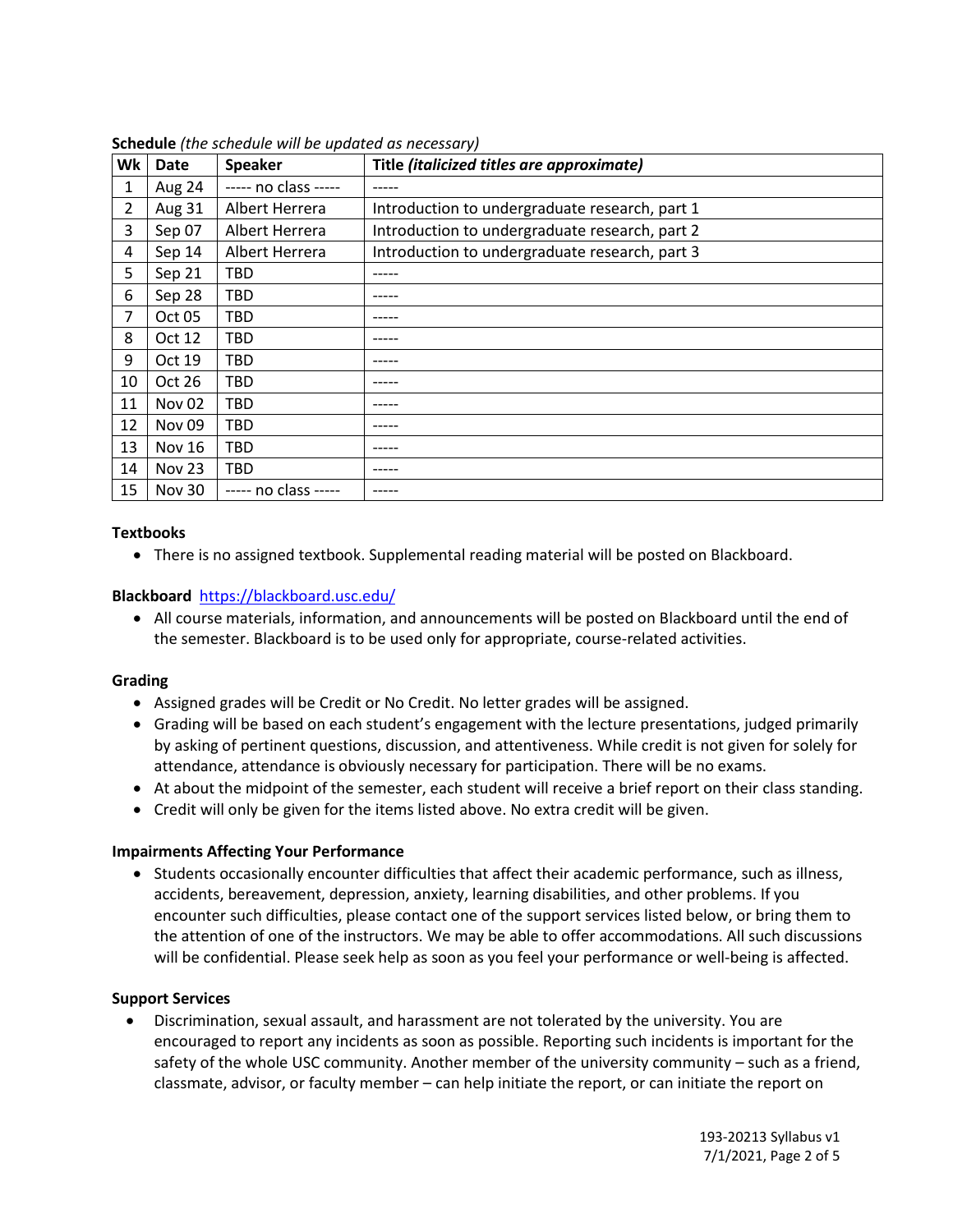behalf of another person. A list of offices to which one can report such incidents, as well as sources of support for other issues, follows.

- Student Health Counseling Services (213) 740-7711 on call 24/7 [engemannshc.usc.edu/counseling](https://engemannshc.usc.edu/counseling/) Free and confidential mental health treatment for students, including short-term psychotherapy, group counseling, stress fitness workshops, and crisis intervention.
- National Suicide Prevention Lifeline (800) 273-8255 on call 24/[7 suicidepreventionlifeline.org](http://www.suicidepreventionlifeline.org/) Free and confidential emotional support to people in suicidal crisis or emotional distress.
- Relationship & Sexual Violence Prevention Services (213) 740-4900 on call 24/7 [engemannshc.usc.edu/rsvp](https://engemannshc.usc.edu/rsvp/) Free and confidential therapy services, workshops, and training for situations related to gender-based harm[.](https://engemannshc.usc.edu/rsvp/)
- Office of Equity and Diversity Title IX (213) 740-5086 [equity.usc.edu,](https://equity.usc.edu/) [titleix.usc.edu](http://titleix.usc.edu/) Information about how to get help or help a survivor of harassment or discrimination, rights of protected classes, reporting options, and additional resources for students, faculty, staff, visitors, and applicants. The university prohibits discrimination or harassment based on the following protected characteristics: race, color, national origin, ancestry, religion, sex, gender, gender identity, gender expression, sexual orientation, age, physical disability, medical condition, mental disability, marital status, pregnancy, veteran status, genetic information, and any other characteristic which may be specified in applicable laws and governmental regulations[.](http://sarc.usc.edu/)
- Bias Assessment Response and Support (213) 740-242[1 studentaffairs.usc.edu/bias-assessment](https://studentaffairs.usc.edu/bias-assessment-response-support/)[response-support](https://studentaffairs.usc.edu/bias-assessment-response-support/) Avenue to report incidents of bias, hate crimes, and microaggressions for appropriate investigation and response[.](https://studentaffairs.usc.edu/bias-assessment-response-support/)
- Office of Disability Services and Programs (213) 740-0776 [dsp.usc.edu](http://dsp.usc.edu/) Support and accommodations for students with disabilities. Services include assistance in providing readers/notetakers/interpreters, special accommodations for test taking needs, assistance with architectural barriers, assistive technology, and support for individual needs. Please see section below entitled "Students with Disabilities" for important course-specific informatio[n.](http://dsp.usc.edu/)
- USC Support and Advocacy (213) 821-471[0 studentaffairs.usc.edu/ssa](https://studentaffairs.usc.edu/ssa/) Assists students and families in resolving complex personal, financial, and academic issues adversely affecting their success as a student[.](https://studentaffairs.usc.edu/ssa/)
- Diversity at USC (213) 740-2101 [diversity.usc.edu](https://diversity.usc.edu/) Information on events, programs and training, the Provost's Diversity and Inclusion Council, Diversity Liaisons for each academic school, chronology, participation, and various resources for students.
- $\bullet$  USC Emergency UPC: (213) 740-4321, HSC: (323) 442-1000 on call 24/7 [dps.usc.edu,](http://dps.usc.edu/) [emergency.usc.edu](http://emergency.usc.edu/)

Emergency assistance and avenue to report a crime. Latest updates regarding safety, including ways in which instruction will be continued if an officially declared emergency makes travel to campus infeasible.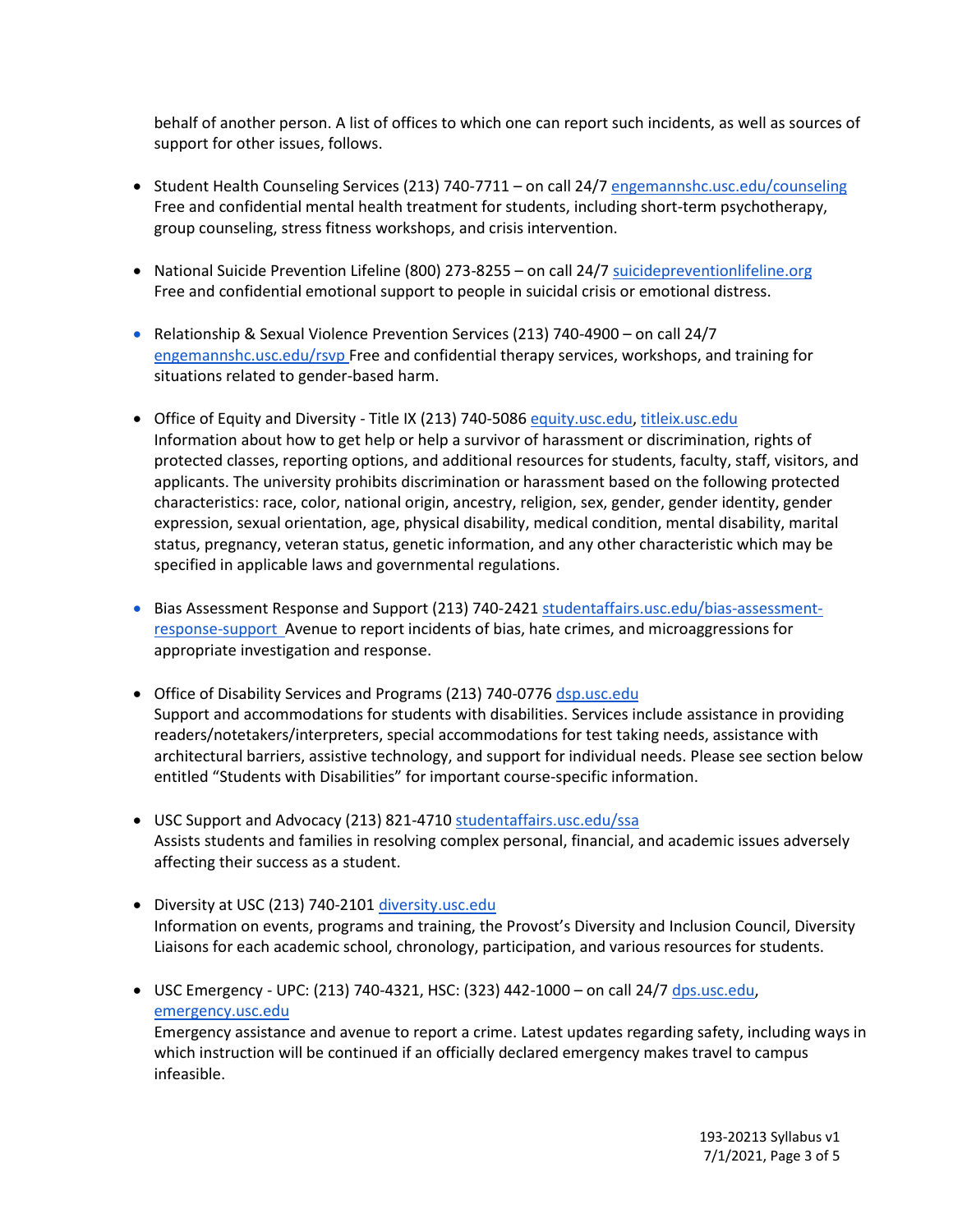USC Department of Public Safety - UPC: (213) 740-6000, HSC: (323) 442-120 – 24/7 on cal[l dps.usc.edu](http://dps.usc.edu/) Non-emergency assistance or information.

## **Academic Integrity**

- Our university depends on honesty, integrity, and ethical behavior among its members. Among other things, students' ethical behavior includes respecting the intellectual property of others, submitting individual work unless otherwise directed by the instructor, protecting one's own academic work from misuse by others, and avoiding the use of another's work as one's own.
- *Please note that sanctions for violations are severe.* This is necessary to protect the integrity of grades and the academic process. The minimum sanction is usually an F for the course. Suspension or expulsion from the university is also possible in egregious cases or for repeat offenses.
- Resources on academic integrity standards, policies, and expectations:
	- 1. Trojan Integrity Guide:<http://www.usc.edu/student-affairs/SJACS/forms/tio.pdf>
	- 2. Guide for Avoiding Plagiarism:<http://www.usc.edu/student-affairs/SJACS/forms/tig.pdf>
	- 3. Overview of Academic Integrity[: http://www.usc.edu/student](http://www.usc.edu/student-affairs/SJACS/forms/AcademicIntegrityOverview.pdf)[affairs/SJACS/forms/AcademicIntegrityOverview.pdf](http://www.usc.edu/student-affairs/SJACS/forms/AcademicIntegrityOverview.pdf)
	- 4. Tutorial on Academic Integrity: [http://www.usc.edu/libraries/about/reference/tutorials/academic\\_integrity/index.php](http://www.usc.edu/libraries/about/reference/tutorials/academic_integrity/index.php)
	- 5. SCampus (University Governance, paragraph 11): [http://web-app.usc.edu/scampus/1100-behavior-violating-university-standards-and-appropriate](http://web-app.usc.edu/scampus/1100-behavior-violating-university-standards-and-appropriate-sanctions/)[sanctions/](http://web-app.usc.edu/scampus/1100-behavior-violating-university-standards-and-appropriate-sanctions/)
	- 6. Scientific Misconduct: <http://policy.usc.edu/scientific-misconduct/>

#### **Students with Disabilities**

Any student requesting academic accommodations based on a disability is required to register with the *Office of Disability Services and Programs* (DSP) each semester. A letter of verification for approved accommodations can be obtained from DSP and should be delivered to the Lab Manager early in the semester. For more information, you can visit the DSP office in GFS 120 (8:30-5:00, M-F), call at 213-740-0776, email at [ability@usc.edu,](mailto:ability@usc.edu) or go to their website: [http://sait.usc.edu/academicsupport/centerprograms/dsp/home\\_index.html.](http://sait.usc.edu/academicsupport/centerprograms/dsp/home_index.html)

#### **Policies Concerning Student-Athletes**

Student‐athletes may not be penalized when University‐sanctioned competitions conflict with course activities. When a class will be missed for a sanctioned competition, it is the student‐athlete's responsibility to approach the instructor in advance. The student-athlete must provide the instructor with an official letter from Student-Athlete Academic Services (SAAS, [https://saas.usc.edu/academic](https://saas.usc.edu/academic-support-services/travel/)[support-services/travel/\)](https://saas.usc.edu/academic-support-services/travel/). The letter must certify that the competition is a University-sponsored event that deserves accommodation. Accommodations will not be made for other types of conflicting events. Details on the University's policy can be found at

[http://www.usc.edu/admin/provostoffice/ocaaa/guidelines.html.](http://www.usc.edu/admin/provostoffice/ocaaa/guidelines.html) Arrangements for the accommodation must be agreed upon in advance of the event. If multiple team members will be absent, each must make an individual arrangement with the instructor.

#### **Email Communication**

To ensure privacy, only students' USC accounts (*usc.edu* domain name) can be used for email communications regarding confidential matters. Students are responsible for understanding the content of official messages sent to their USC accounts.